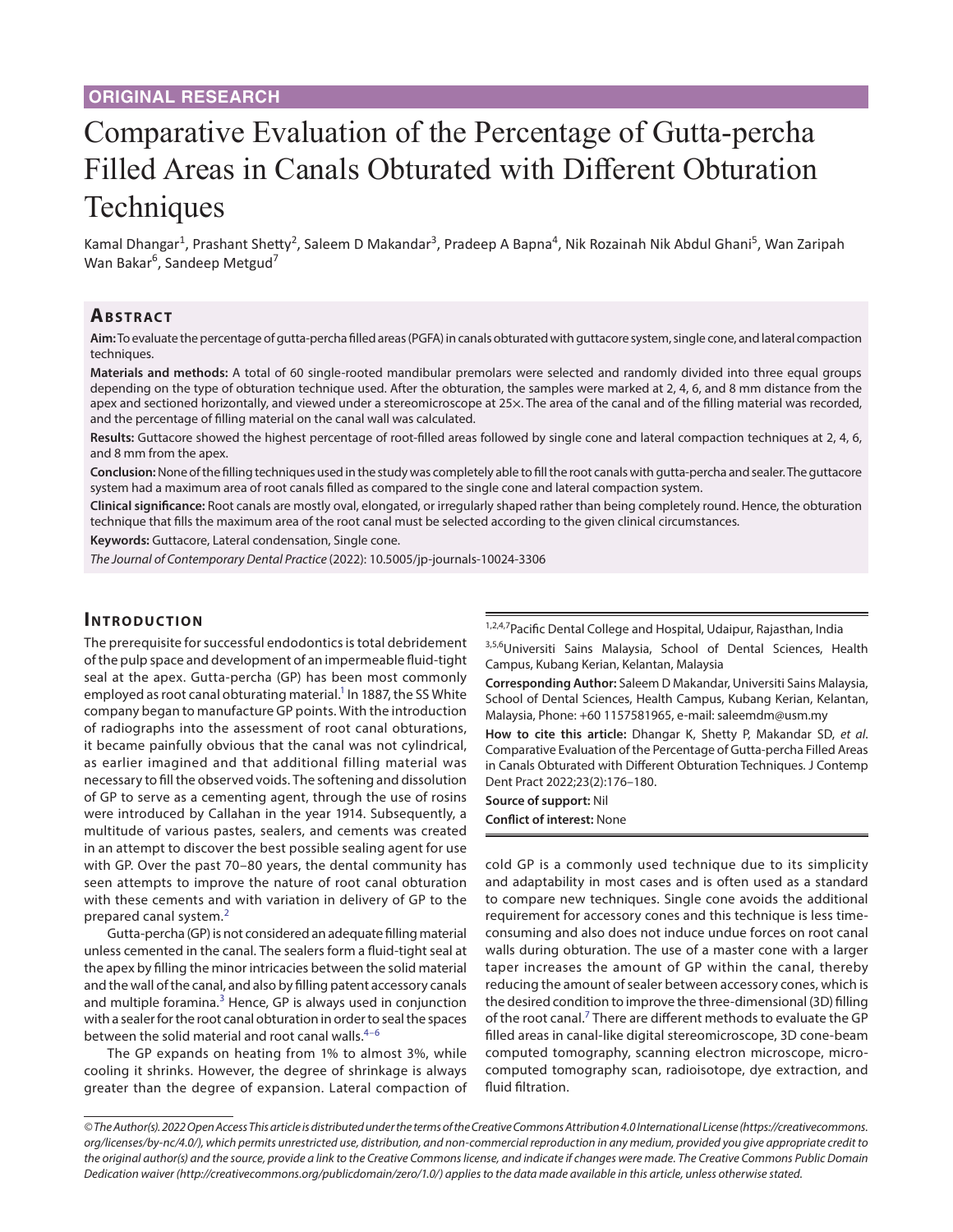| Obturation technique/groups  | Mean $\pm$ SD<br>2 mm from the apex | $Mean + SD$<br>4 mm from the apex | $Mean + SD$<br>6 mm from the apex | $Mean + SD$<br>8 mm from the apex |
|------------------------------|-------------------------------------|-----------------------------------|-----------------------------------|-----------------------------------|
| Group-A (Guttacore system)   | $5.3 \pm 1.3$                       | $4.8 + 1.2$                       | $6.4 + 0.61$                      | $7.8 \pm 2.2$                     |
| Group-B (Single cone)        | $3.2 + 1.1$                         | $3.5 + 1.09$                      | $5.3 + 1.10$                      | $6.3 \pm 1.6$                     |
| Group-C (Lateral compaction) | $3.4 + 6.4$                         | $2.7 + 0.6$                       | $2.5 + 1.2$                       | $2.3 \pm 1.3$                     |

<span id="page-1-0"></span>**Table 1:** Mean gutta-percha filled canal areas at 2, 4, 6, and 8 mm from the apex

Traditional methods of evaluating root fillings have shortcomings and allow only partial evaluation of the root canal content. Radiographs provide only two-dimensional (2D) interpretations of the 3D image, dye penetration studies do not correlate clinically and the bacterial leakage studies do not simulate the clinical conditions and require more time. The stereomicroscope is easy to use and the distance between the surface of the object and the device is constant, thus enabling image standardisation. $8-11$  $8-11$ 

Hence, the present study was undertaken to evaluate the adequacy of the core carrier, single cone, and lateral compaction obturation techniques using a stereomicroscope.

## **MATERIALS AND METHODS**

A total of 60 extracted human mandibular premolars extracted for orthodontic purposes were collected from the Department of Oral and Maxillofacial Surgery, Pacific Dental College and Hospital, Debari, Udaipur. Teeth with crack/craze line, calcification, caries, fractures old restoration, resorption defects, root-canal-treated teeth, and teeth with more than one root/canal were excluded from the study. The teeth were stored in 10% formalin until further use. It was a double-blinded study involving two investigators.

Access cavity was prepared and canal patency was established using a size #10K file, working length was determined by passing a #15 K-file into the canal until the tip was just visible at the apical foramen and then reducing 1 mm from the length. This was kept as the actual working length. The specimens were randomly divided into three groups of 20 samples each (*n* = 20) (group A, group B, and group C).

#### **Group A**

The root canals of specimens in the group A were prepared using a ProTaper rotary file system till size F4. The size of the canal was verified by verifier size #40. The guttacore obturator was heated on a therma-prep oven and placed immediately to the working length. The placement handle was removed at the orifice by bending side to side.

#### **Group B**

The root canals of specimens in the group B were prepared similar to group A but were obturated with a single-cone technique using F4 GP.

#### **Group C**

For group C, the apex was performed till #40(2%) and step back till #55(2%). The master cone was verified radiographically. After the placement of the master cone in the root canal, the lateral compaction was achieved using accessory cones (2% taper) and a spreader.

Throughout the instrumentation, the root canals were irrigated with 3% NaOCl and 17% EDTA followed by a final rinse with saline. The AH Plus Sealer was used in all the groups. The excess GP was seared off, and the GP at the orifice was compacted with the hand



<span id="page-1-1"></span>**Fig. 1:** Mean gutta-percha area from the apex

plugger in all the groups. The obturation was verified using a radiograph. The access cavities of the specimens were sealed with type II glass ionomer cement.

The samples were marked at 2, 4, 6, and 8 mm from the root apex using a marker and caliper, then were sectioned horizontally and analyzed under a stereomicroscope at 25×. The images were captured with a Nikon Coolpix S2500 Camera. The measurement of the area was done with the help of ImageJ analysis software. The area of the canal and of the filling material was recorded, and the PGFA on the canal wall was calculated with the following equation:

PGFA = 
$$
\frac{\text{Area of filling materials}}{\text{Area of canal wall}} \times 100
$$

Percentage of gutta-percha filled areas (PGFA) was calculated for all the groups at four different lengths of the root canal. The data obtained were tabulated and statistically analyzed using the one-way analysis of variance (ANOVA) and the Bonferroni test.

## **RESULTS**

One-way analysis of variance (ANOVA) test was applied to compare and analyze PGFA in a canal obturated by three different techniques: Guttacore, single cone, and lateral compaction.

The highest percentage of root canal filled areas with GP was found as: Group A > Group B > Group C ([Table 1](#page-1-0)). Guttacore system had the highest mean GP from apex at all respective lengths 2 mm, 4 mm, 6 mm, and 8 mm, respectively, when compared to single cone and lateral compaction [\(Fig. 1](#page-1-1)).

When intergroup comparison was made at 2 mm from the apex, it was found as group A–group B, group A–group C, and group C–group B values were found statistically significant [\(Table 2\)](#page-2-0).

When intergroup comparison was made at 4 mm from the apex for obturation techniques, it was found as group C–group A values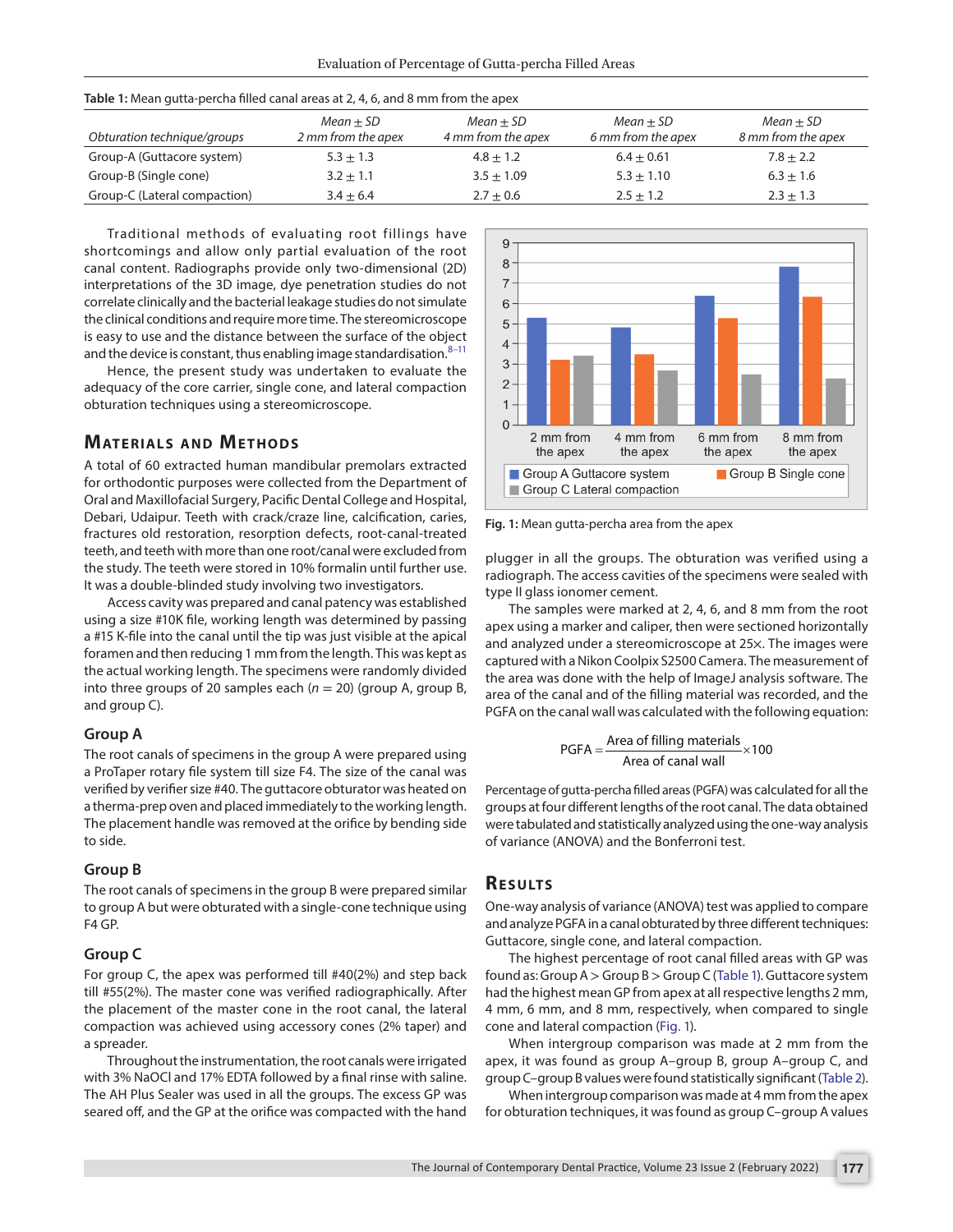<span id="page-2-0"></span>**Table 2:** Intergroup comparison of obturation techniques at 2 mm from the apex with one-way ANOVA and Bonferroni

| Obturation technique/groups  | p value                         |      |
|------------------------------|---------------------------------|------|
| Group-A (Guttacore system)   | Group-C (Lateral<br>compaction) | 0.05 |
|                              | Group-B (Single cone)           | 0.03 |
| Group-B (Single cone)        | Group-C (Lateral<br>compaction) | 1.0  |
|                              | Group-A (Guttacore<br>system)   | 0.03 |
| Group-C (Lateral compaction) | Group-B (Single cone)           | 1.0  |
|                              | Group-A (Guttacore<br>system)   | 0.05 |

<span id="page-2-1"></span>**Table 3:** Intergroup comparison of obturation techniques at 4 mm from the apex with one-way ANOVA and Bonferroni

| Obturation technique/groups  |                                 | p value |
|------------------------------|---------------------------------|---------|
| Group-A (Guttacore system)   | Group-C (Lateral<br>compaction) | 0.04    |
|                              | Group-B (Single cone)           | 0.31    |
| Group-B (Single cone)        | Group-C (Lateral<br>compaction) | 0.96    |
|                              | Group-A (Guttacore<br>system)   | 0.31    |
| Group-C (Lateral compaction) | Group-B (Single cone)           | 0.96    |
|                              | Group-A (Guttacore<br>system)   | 0.04    |

<span id="page-2-2"></span>**Table 4:** Intergroup comparison of obturation techniques at 6 mm from the apex with one-way ANOVA and Bonferroni.

| Obturation technique/groups  | p value                         |      |
|------------------------------|---------------------------------|------|
| Group-A (Guttacore system)   | Group-C (Lateral<br>compaction) | 0.01 |
|                              | Group-B (Single cone)           | 0.36 |
| Group-B (Single cone)        | Group-C (Lateral<br>compaction) | 0.01 |
|                              | Group-A (Guttacore<br>system)   | 0.36 |
| Group-C (Lateral compaction) | Group-B (Single cone)           | 0.01 |
|                              | Group-A (Guttacore<br>system)   | 0.01 |

were found statistically significant and no statistically significant difference was found when intergroup comparison was made between group C–group B and group A–group B [\(Table 3\)](#page-2-1).

When intergroup comparison was made at 6 mm from the apex, it was found as group C–group B and group C–group A shows statistically significant differences and there was no statistically significant difference found when intergroup comparison was made between group B and group A ([Table 4\)](#page-2-2).

When intergroup comparison was made at 8 mm from apex, it was found as group C–group A and group B–group C shows statistically significant difference and there was no statistically significant difference found when intergroup comparison was made between group A and group B ([Table 5\)](#page-2-3).

<span id="page-2-3"></span>**Table 5:** Intergroup comparison of obturation techniques at 8 mm from the apex with one-way ANOVA and Bonferroni

| Obturation technique/groups  |                                 | p value |
|------------------------------|---------------------------------|---------|
| Group-A (Guttacore system)   | Group-C (Lateral<br>compaction) | 0.001   |
|                              | Group-B (Single cone)           | 0.77    |
| Group-B (Single cone)        | Group-C (Lateral<br>compaction) | 0.009   |
|                              | Group-A (Guttacore<br>system)   | 0.77    |
| Group-C (Lateral compaction) | Group-B (Single cone)           | 0.009   |
|                              | Group-A (Guttacore<br>system)   | 0.001   |

## **Dis c u s sio n**

Successful endodontic therapy is critically dependent on the elimination of the microorganisms and their byproducts through root canal instrumentation, irrigation, and 3D filling of the root canal space in order to provide a hermetic seal. Obturation of root canal space prevents reinfection and subsequent leakage into the periradicular tissues. Makandar et al. evaluated and suggested root canal curvature and its maximum values in molar teeth, the filling of the canal will also depend on its curvature, hence it is essential for the clinician to be aware of the anatomic variabilities present in teeth to be treated endodontically.<sup>12</sup> Khandagale et al. evaluated the shaping for a proper 3D filling of canal spaces, proper shaping and cleaning have to be accomplished with the help of hand or rotary instrumentation and the use of irrigating solutions. The introduction of NiTi in endodontics, since 1988, has not only made canal instrumentation faster and easier, but also with the continuous development in its metallurgy and surface treatment, has even enabled the clinician to shape canals without much risk of instrumentation separation[.13](#page-4-5)

Beatty et al. $14$  compared the average apical dye penetration observed after obturation with single non-condensed GP lateral condensation, ultrafil and thermafil techniques, they found that the thermoplasticized guttapercha techniques of ultrafil and thermafil were more effective than the single one or lateral condensation in restricting apical dye penetration.

Barthel et al. $15$  conducted a study to compare bacterial and dye leakage tests, commonly to determine the seal of root canal fillings. The result of this study suggests that the molecular size of the penetrating agent may not be the relevant parameter when attempting to determine an appropriate test for the seal ability of root canal fillings.

Al-Dewani et al.<sup>16</sup> evaluated and compared the radiographic quality and seal ability of root fillings in extracted human teeth using lateral condensation of GP and low-temperature thermoplasticized gutta-percha (ultrafil). Under laboratory conditions, the lowtemperature thermoplasticized gutta-percha had a better seal but poorer radiographic quality than lateral condensation.

Wu et al.<sup>17</sup> investigated the quality of cold and warm GP fillings in oval canals. The percentage of GP filled canal areas using warm GP was greater than that of the cold GP in oval canals.

Clinton et  $al.^{18}$  designed a study to compare a warm GP obturation technique, thermafil plus with lateral condensation for the ability to adapt GP to the walls of a root canal system.

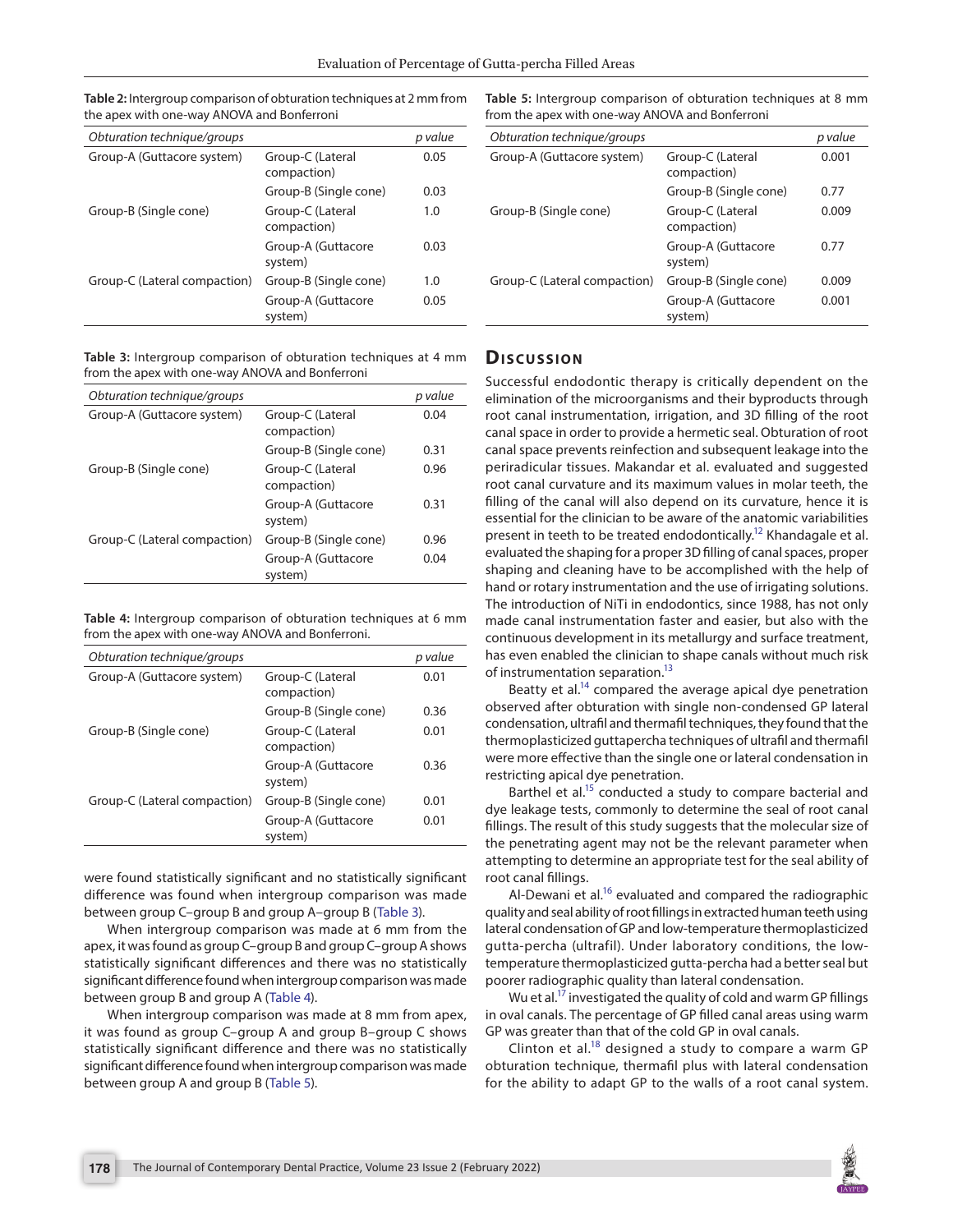Gutta-percha using thermafil was better able to flow into lateral spaces, had fewer voids, and replicated the surface of root better.

Hauman et al.<sup>19</sup> reviewed the biocompatibility of contemporary orthograde and retrograde root canal filling materials. Results from *in vitro* and *in vivo* tests show that endodontic materials possess both beneficial and undesirable properties.

De-Deus et al.<sup>[20](#page-4-12)</sup> conducted a study to determine the PGFA in the apical third of root canals when filled with thermafil, system B, or lateral condensation, and concluded that the thermafil system produced a significantly higher PGFA than lateral condensation and system B techniques.

Over the years, several filling materials and techniques have been suggested to accomplish a hermetic seal of the root canal system[.10](#page-4-13)[,11](#page-4-3),[21,](#page-4-14)[22](#page-4-15)

A number of variations with GP itself were experimented like thermomechanical compaction (using McSpadden compactors), chemically plasticized GP (using materials like chloroform/xylol/ eucalyptus oil), and finally variations in thermoplasticized guttapercha techniques (using metal/plastic core carriers or injectable materials supplied in the form of pellets). The thermoplastic root filling methods, based on the principles of vertical compaction of warm GP conceived and described by Schilder, have been widely investigated over the years with good results regarding filling of the root canal system, homogeneity of the filling material, and apical seal. $23$ 

Vasundhara[24](#page-4-17) analyzed the PGFA using a single cone, continuous wave compaction, thermafil, and obtura II in 0.06 taper root canals and found that the thermoplasticized technique is an effective method to fill canals.

In the present study, horizontal markings were made at four levels from apical foramen at 2, 4, 6, and 8 mm. Teeth were sectioned and slices were viewed under the stereomicroscope (25× magnification). The stereomicroscope is easy to use and the distance between the surface of the object and the device is constant, thus enabling image standardization.<sup>11</sup>

Therefore, this study was designed to quantify the GP component on a percentage basis in order to provide a measure of quality.<sup>10</sup>

Under the experimental conditions of the current *in vitro* study, group A (Guttacore) showed the highest mean GP-filled canal areas at 2 mm, 4 mm, 6 mm, and 8 mm at the apex ([Tables 2](#page-2-0) to [5\)](#page-2-3). One possible reason that the Guttacore system gave the highest percentage of volume (POV) of GP could be the use of a heated core carrier system allowing less viscosity, more fluidity, and enhanced canal wall adherence.

Ingle JI et al.<sup>[5](#page-4-18)</sup> and Marques-Ferreira M et al.<sup>[6](#page-4-0)</sup> in similar *in vitro* studies observed better results with heated core carrier obturation technique as compared to lateral compaction. In this study on overall comparison between the experimental groups, the highest core to sealer ratio was observed in group A (Guttacore) followed by group B (single cone) and then group C (lateral condensation).

At 2 mm from the apex, a significantly higher PGFA was observed in group A (Guttacore) compared to group B (single cone) and C (lateral compaction). This can be attributed to the uniqueness of the guttacore system being made entirely of GP with the core obturator prepared with cross-linked GP and also its plasticization and efficient flow into the canal intricacies as compared to single cone and lateral compaction technique.

However at 4, 6, and 8 mm from the apex, non-significant results were observed between group A (Guttacore) and group B (single

cone) though on mean comparison superior results were exhibited by group A (Guttacore) [\(Table 1\)](#page-1-0). This can be attributed to the use of variable tapered cone (F4) which occupies the greater girth of the canal as compared to the lateral compaction technique.

Among comparison between the experimental groups, the highest mean value of GP filled area was noted with group A (Gutta ore) and least with group C (lateral compaction). However, statistically significant differences were observed between group A (Guttacore) and group C (lateral compaction)) only and no statistically significant difference between group A (Guttacore) and group B (single cone) was observed which is in accordance with studies done by Al-Dewani et. al,<sup>16</sup> Wu et al.,<sup>17</sup> De-Deus et al.,<sup>20</sup> Vasundhara,<sup>[24](#page-4-17)</sup> Ingle JI et al.,<sup>[5](#page-4-18)</sup> and Marques-Ferreira M et al.<sup>6</sup>

The present results does not depict that lateral compaction and single cone obturation technique are the poor obturation techniques but rather access the POV of GP filled root canal areas only. The single cone technique with higher tapered GP cones covers the larger area in the canal and the sealer coating on the canal walls and GP, increasing the predictability of successful results in endodontics.

This study has certain limitations like during sectioning the root and microscopic analysis, there is a possible loss of material while sectioning and also gives no information on fluid leakage. Moreover, evaluation of sliced sections only allows 2D assessment, and the resolution of stereomicroscope might not be sufficient to detect the root canal filling and canal walls. Despite higher PGFA with thermoplasticized obturation technique, inherent problems exist is that there may be an extrusion of material into apices.  $25,26$  $25,26$ 

Further studies on issues such as the degree of voids and sealer extrusion should be done. With the use of Guttacorecarriers, the potential of stripping of the thermoplasticized guttapercha core from the cross-linked thermoset gutta-percha carrier should provide valuable information for clinicians to make an evidence-based decision in the selection of a root canal obturation technique.<sup>11</sup>

Moreover, evaluation of sliced section only allows 2D assessment and possibility of material loss.

## **CONCLUSION**

Within the limitation of the study, it was concluded that: (i) No filling technique in the present study produced absolute filling of the root canal system with GP, (ii) Gutta-core carrier system in combination with root canal sealer does improve the microleakage resistance compared to lateral compaction and single cone techniques, and (iii) Guttacore system produced more homogeneous obturation with a higher percentage of GP-filled areas at 2, 4, 6, and 8 mm from the apex.

## **Re f e r e n c e s**

- <span id="page-3-0"></span>1. Gutmann JL, Lovdahl PE. Problem Solving in Endodontics-E-Book: Prevention, Identification and Management. Elsevier Health Sciences, Amsterdam, 2010.
- <span id="page-3-1"></span>2. Gatewood RS. Endodontic materials. Dent Clin North Am. Elsevier Health Sciences 2007;51(3):695–712. DOI: 10.1016/j.cden.2007.04.005.
- <span id="page-3-2"></span>3. Kenneth HM, Cohen S. Cohen's Pathway of Pulp. 10th ed. St. Louis, Missouri.
- <span id="page-3-3"></span>4. Bhandi SH, Subhash TS. Comparative evaluation of sealing ability of three newer root canal obturating materials Guttaflow, Resilon and Thermafil: an in vitro study. J Int Oral Health 2013;5(1):54–65. PMID: PMC3768085.